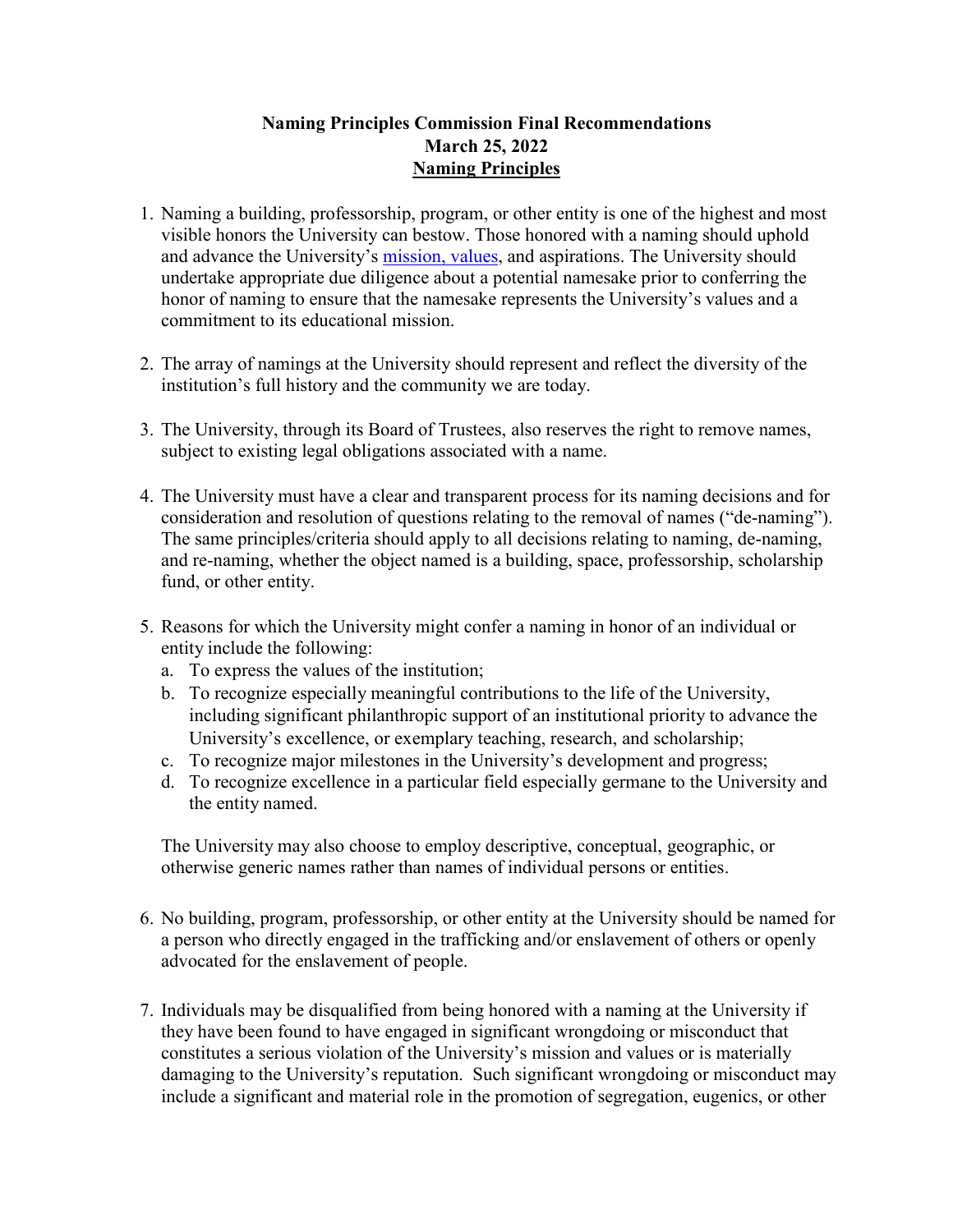forms of discrimination based on protected class, as legally defined, or conviction of a felony. In considering questions of de-naming under this principle, the following should be considered:

- a. The specific evidence for and the nature, scope, and effects of the wrongdoing;
- b. The overall life, contributions, and legacy of the namesake, including service to the University; the presumption against de-naming is weaker when an individual's repugnant or offensive behavior is a central part of his or her legacy;
- c. Whether the namesake expressed regret and made restitution for the wrongdoing;
- d. The social and political context in which the wrongdoing occurred, though that context alone does not necessarily justify an ongoing commitment by the University to retain a name;
- e. The context in which the original naming occurred, the University's rationale for conferring the honor, and the degree to which the wrongdoing was known and considered at that time.
- 8. If the primary use of a named facility changes, or the facility undergoes renovation so extensive that it constitutes reconstruction, the University may rename the facility or space. If a named facility is demolished, the University is not obligated to transfer the name to another facility or entity.
- 9. The University's educational mission requires specific action to preserve the historical record when the institution engages the question of potential removal of a name (particularly in relation to Principles 6, 7, and 8 above):
	- a. In instances in which a decision is made to remove a name for any reason, an explanation of the original name, the rationale for the original naming, and the reasons for its removal should be preserved and accessible. In all cases, this historical account should be full and objective, accurately communicating the namesake's life and principal legacy, including contributions to the University.
	- b. In instances in which a decision is made to retain a name, an account of the (reasonable) concerns that arose with respect to the name, the information considered, and the rationale for the decision to retain the name should likewise be preserved and accessible.
- 10. The University's Board of Trustees retains final authority for decisions about namings, de-namings, and re-namings at the University.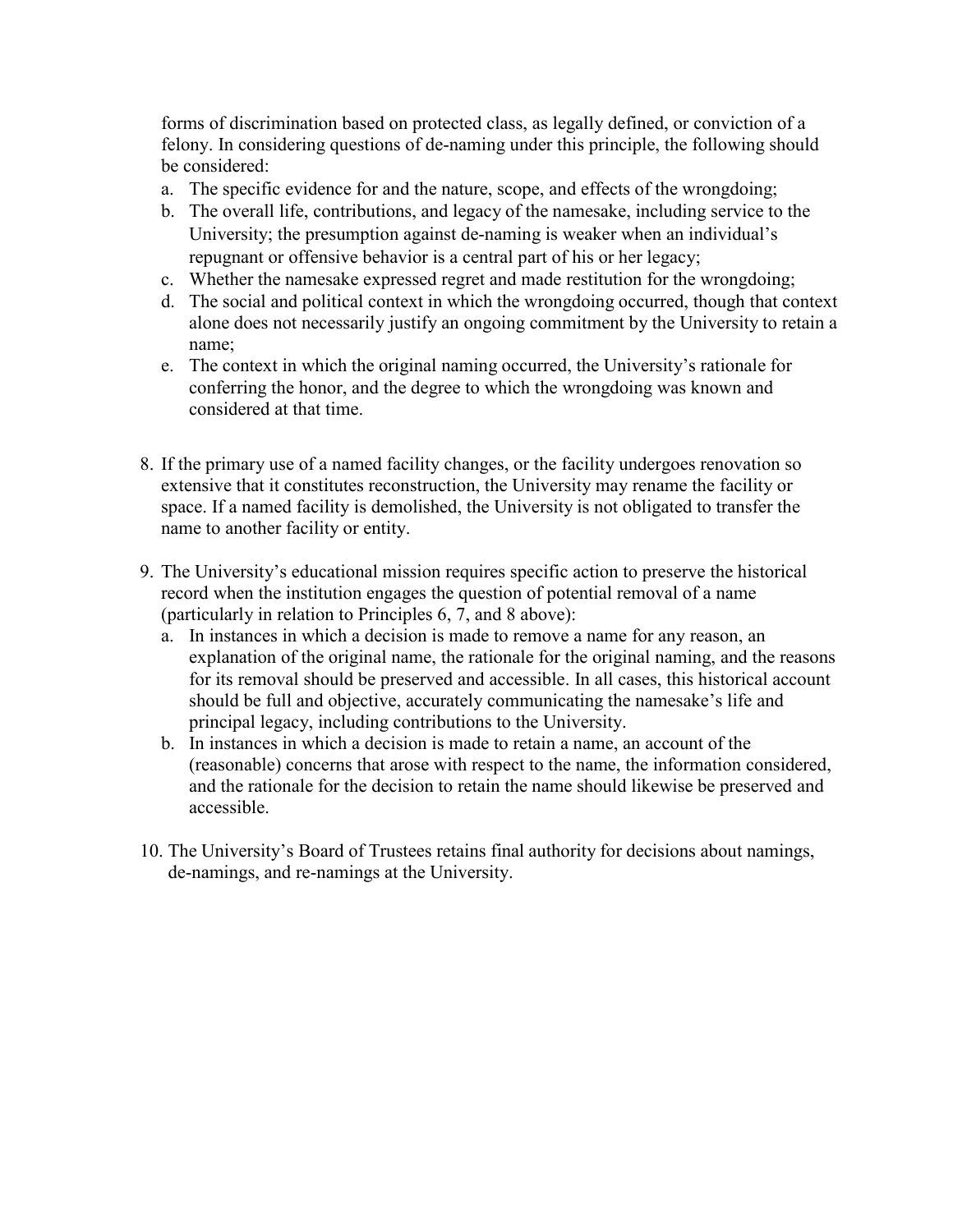### **Naming Principles Commission Final Recommendations March 25, 2022 Procedures for the Application of the Principles to Questions of Possible Name Removal**

The Commission recommends that a standing institutional advisory committee be established to consider questions of name removal and to make a recommendation to the University's President and Board of Trustees, which has final authority for all decisions about removal of names.

Additional specific recommendations pertaining to the committee and procedures for considering removal of a name follow.

### *Name, Composition, and Charge of Committee*

The committee should be given a name that appropriately reflects its work, such as the Name Review Advisory Committee. The committee should include representation from the University's students, faculty, staff, senior administration, alumni, and Trustees, who should bring to the committee's work a diversity of backgrounds and perspectives. The composition of the committee should be appropriately balanced, so that no constituent group holds disproportionate representation. Either through appointed members, *ex officio*  members, or advisors, the committee should also include essential administrative and scholarly expertise. Committee members will be appointed by the University President for specific terms. The President will also appoint the Committee's Chair and establish the Chair's term. A formal charter and procedures for the committee should be developed by the President and Board of Trustees and shared with the University community.

### *Procedure to Request Consideration of Name Removal*

Any member of the University community (students, faculty, staff, alumni) may make a formal request to the committee for consideration of removal of a name for reasons consistent with the established principles. The request should be submitted to the Secretary to the Board of Trustees and should include the name and affiliation of the person or group making the request; the naming that is the focus of the request; sufficient specific explanation of the nature of the concern; reference to sources from which the information about/evidence for the concern is drawn; and the applicability of the principles to the specific case.

The Secretary will forward all completed formal requests for consideration of removal of a name to the President and the Board of Trustees for information, and to the committee for consideration. The committee, in consultation with the President, will determine within 30 days if a request warrants action (i.e., study of the name and circumstances and a recommendation to the Board about whether the name should be removed). If needed, the committee may request additional information from the individual or group that submitted the request ("Requestor") prior to making a determination about whether the request merits action. If multiple requests pertaining to the same name(s) are received, the committee may consolidate those requests.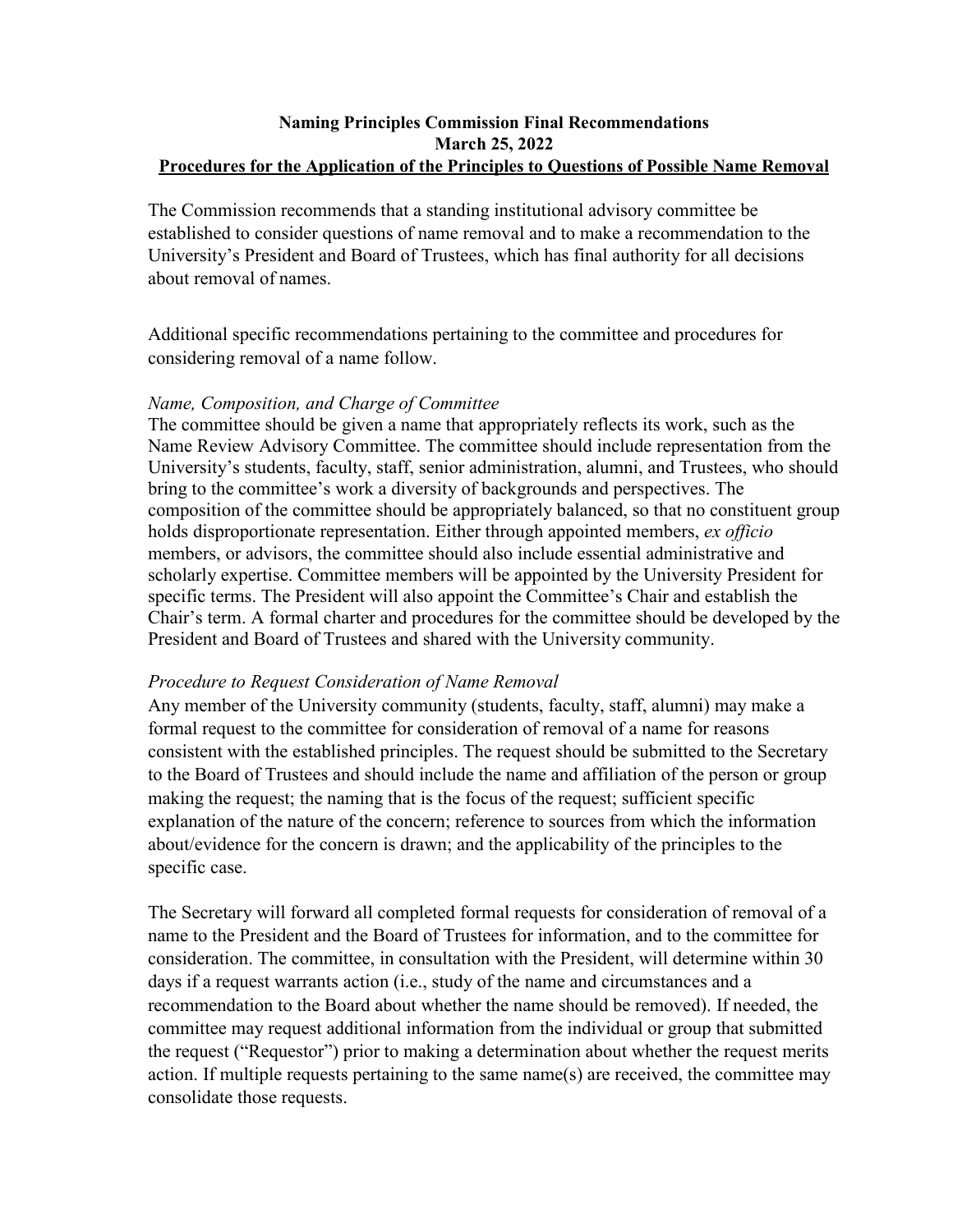The committee's determination about whether the request will be accepted for action, and the rationale for that determination, will be communicated to the President; the Board of Trustees; the Requestor; the namesake or his or her heir (if identifiable); any affected University administrative unit or academic department and Dean. To facilitate transparency, appropriate information about requests to the committee will be made available to the University community (see "Records" below).

# *Committee Procedures for Evaluating and Making a Recommendation with Respect to Potential Removal of a Name*

The committee's work will be guided by the principles established to inform decisions about naming, removal of names, and re-naming.

The committee will work as expeditiously as possible and should normally be expected to forward its recommendations to the President and Board within one calendar year of a request being made. If multiple matters are before the committee in any given year, the committee will determine and communicate to the University community the sequence and timeframe in which the matters will be addressed.

In deliberating and formulating a recommendation about whether a name should be removed, the committee should initiate and consider appropriate research, as well as the expert opinions of relevant scholars in the University community or others with important relevant knowledge in the matter, including knowledge of the namesake's actions or the original circumstances of the naming. The namesake or his or her heir will also be given the opportunity to provide information for the committee's consideration.

The committee will receive necessary resources to support its work. The committee will also seek from the relevant University offices an opinion about any legal or contractual obligations or considerations relevant to the potential removal of a specific name. The committee may also solicit additional information from the Requestor or any University office. As the committee formulates its recommendation, it should also consider the relevant precedents of its previous decisions.

The committee should provide periodic public updates on its progress and invite the perspectives of members of the University community as part of its deliberations.

The committee will prepare and forward to the Board a full report, including its recommendation, rationale (with explicit reference to the application of the relevant principles and the strength of the evidence), and summary of information considered, including a summary of comments received from members of the University community and any opinion provided by the University's administration about any legal or contractual obligations or considerations relevant to the potential removal of the specific name. The committee may elect to recommend removal of a name, retention of a name, or some other remedy. A two-thirds affirmative vote of the committee should be required for the